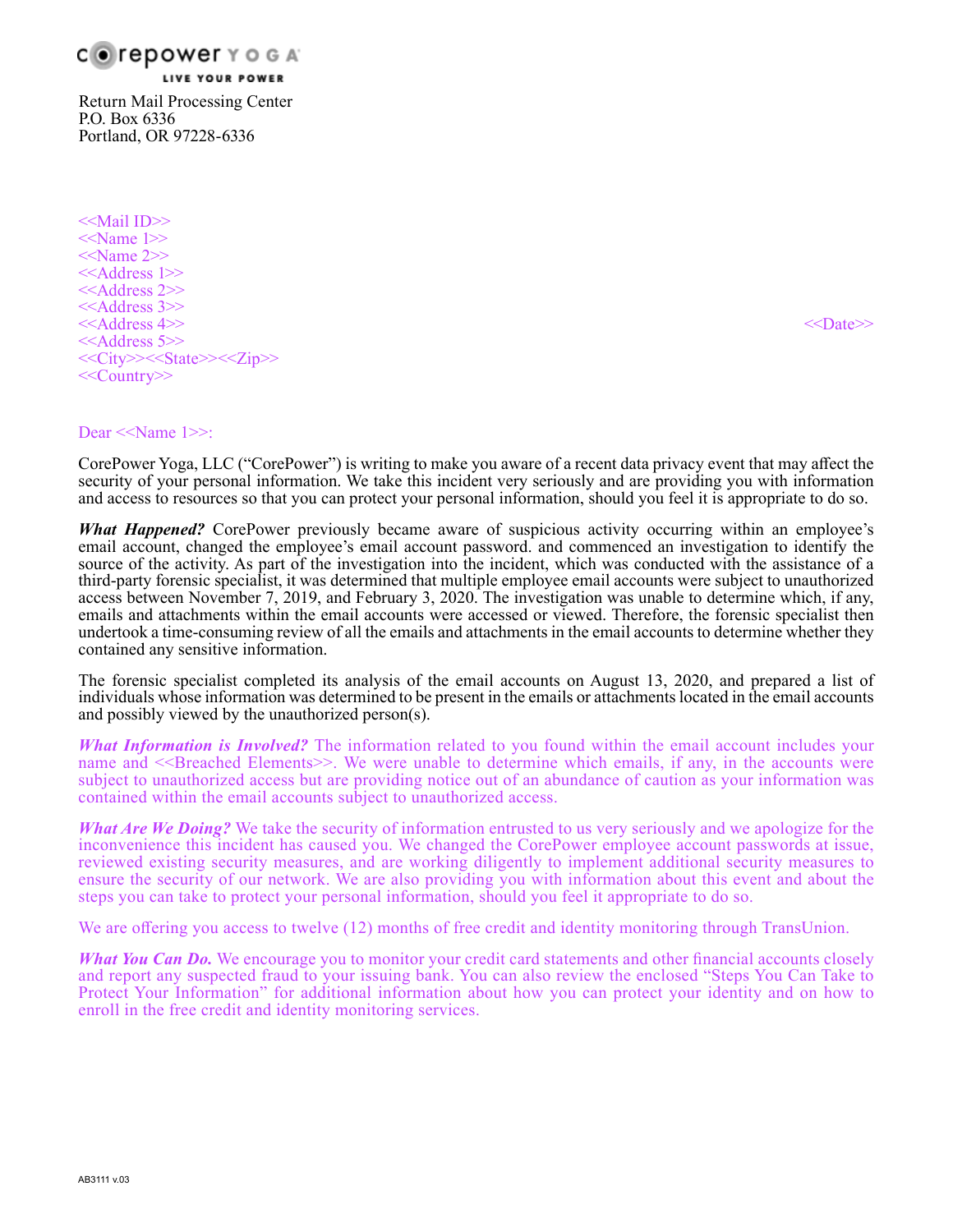*For More Information.* We understand that you may have questions about this incident that are not addressed in this letter. If you have additional questions, we have set up a call center that you can reach at 888-490-0587, Monday through Friday, from 6:00 a.m. to 6:00 p.m. Pacific Time.

We apologize for any inconvenience this incident may have caused.

Sincerely,

CorePower Yoga, LLC

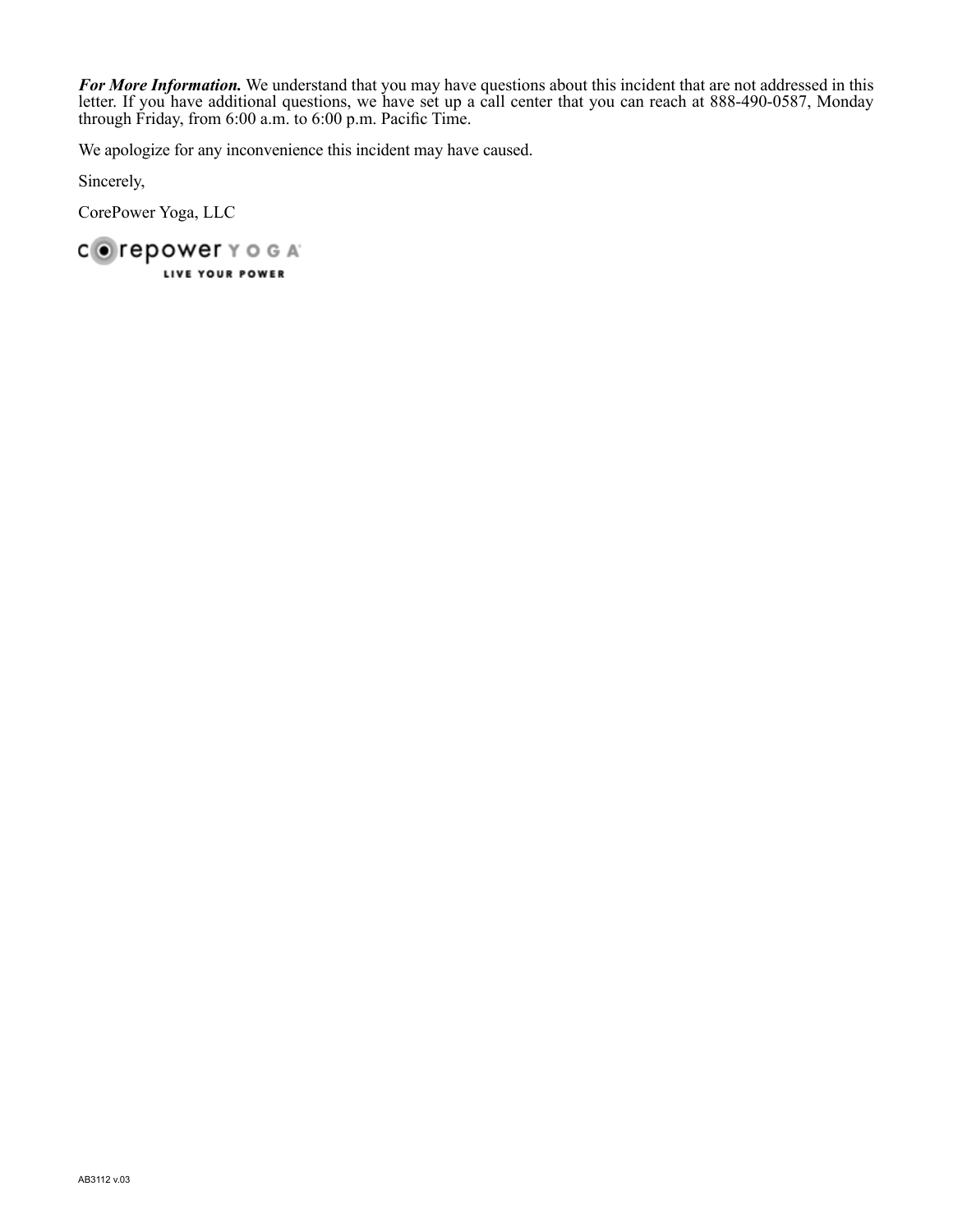#### *Steps You Can Take to Protect Your Information*

### **Enroll in Credit Monitoring**

See last page for instructions.

#### **Monitor Your Accounts**

We encourage you to remain vigilant against incidents of identity theft and fraud, to review your account statements, and to monitor your credit reports for suspicious activity. Under U.S. law, you are entitled to one (1) free credit report annually from each of the three (3) major credit reporting bureaus. To order your free credit report, visit www.annualcreditreport.com or call, toll-free, 1-877-322-8228. You may also contact the three (3) major credit bureaus directly to request a free copy of your credit report.

You have the right to place a "security freeze" on your credit report, which will prohibit a consumer reporting agency from releasing information in your credit report without your express authorization. The security freeze is designed to prevent credit, loans, and services from being approved in your name without your consent. However, you should be aware that using a security freeze to control who gets access to the personal and financial information in your credit report may delay, interfere with, or prohibit the timely approval of any subsequent request or application you may make regarding a new loan, credit, mortgage, or any other account involving the extension of credit. Pursuant to federal law, you cannot be charged to place or lift a security freeze on your credit report. Should you wish to place a security freeze, please contact the major consumer reporting agencies listed below:

| <b>Experian</b>                     | <b>TransUnion</b>                | Equifax                   |
|-------------------------------------|----------------------------------|---------------------------|
| P.O. Box 9554                       | P.O. Box 2000                    | P.O. Box 105788           |
| Allen, TX 75013                     | Chester, PA 19016                | Atlanta, GA 30348-5788    |
| 1-888-397-3742                      | 1-800-680-7289                   | 1-800-685-1111            |
| www.experian.com/freeze/center.html | www.transunion.com/credit-freeze | www.equifax.com/personal/ |
|                                     |                                  | credit-report-services    |

In order to request a security freeze, you will need to provide the following information:

- 1. Your full name (including middle initial as well as Jr., Sr., II, III, etc.);
- 2. Social Security number;
- 3. Date of birth;
- 4. If you have moved during the past five (5) years, the addresses where you have lived over the prior five  $(5)$  years;
- 5. Proof of current address, such as a current utility bill or telephone bill;
- 6. A legible photocopy of a government-issued identification card (state driver's license or ID card, military identification, etc.); and
- 7. If you are a victim of identity theft, a copy of either the police report, investigative report, or complaint to a law enforcement agency concerning identity theft.

As an alternative to a security freeze, you have the right to place an initial or extended "fraud alert" on your credit file at no cost. An initial fraud alert is a 1-year alert that is placed on a consumer's credit file. Upon seeing a fraud alert display on a consumer's credit file, a business is required to take steps to verify the consumer's identity before extending new credit. If you are a victim of identity theft, you are entitled to an extended fraud alert, which is a fraud alert lasting seven (7) years. Should you wish to place a fraud alert, please contact any one of the agencies listed below:

| <b>Experian</b>                    | TransUnion                              | Equifax                   |
|------------------------------------|-----------------------------------------|---------------------------|
| P.O. Box 2002                      | P.O. Box 2000                           | P.O. Box 105069           |
| Allen, TX 75013                    | Chester, PA 19016                       | Atlanta, GA 30348         |
| 1-888-397-3742                     | 1-800-680-7289                          | 1-800-525-6285            |
| www.experian.com/fraud/center.html | www.transunion.com/                     | www.equifax.com/personal/ |
|                                    | fraud-victim-resource/place-fraud-alert | credit-report-services    |

Although we have no reason to believe that your personal information has been used to file fraudulent tax returns, you can contact the IRS at www.irs.gov/Individuals/Identity-Protection for helpful information and guidance on steps you can take to address a fraudulent tax return filed in your name and what to do if you become the victim of such fraud. You can also visit www.irs.gov/uac/Taxpayer-Guide-to-Identity-Theft for more information.

You can further educate yourself regarding identity theft, fraud alerts, security freezes, and the steps you can take to protect yourself, by contacting the consumer reporting agencies, the Federal Trade Commission, or your state Attorney General.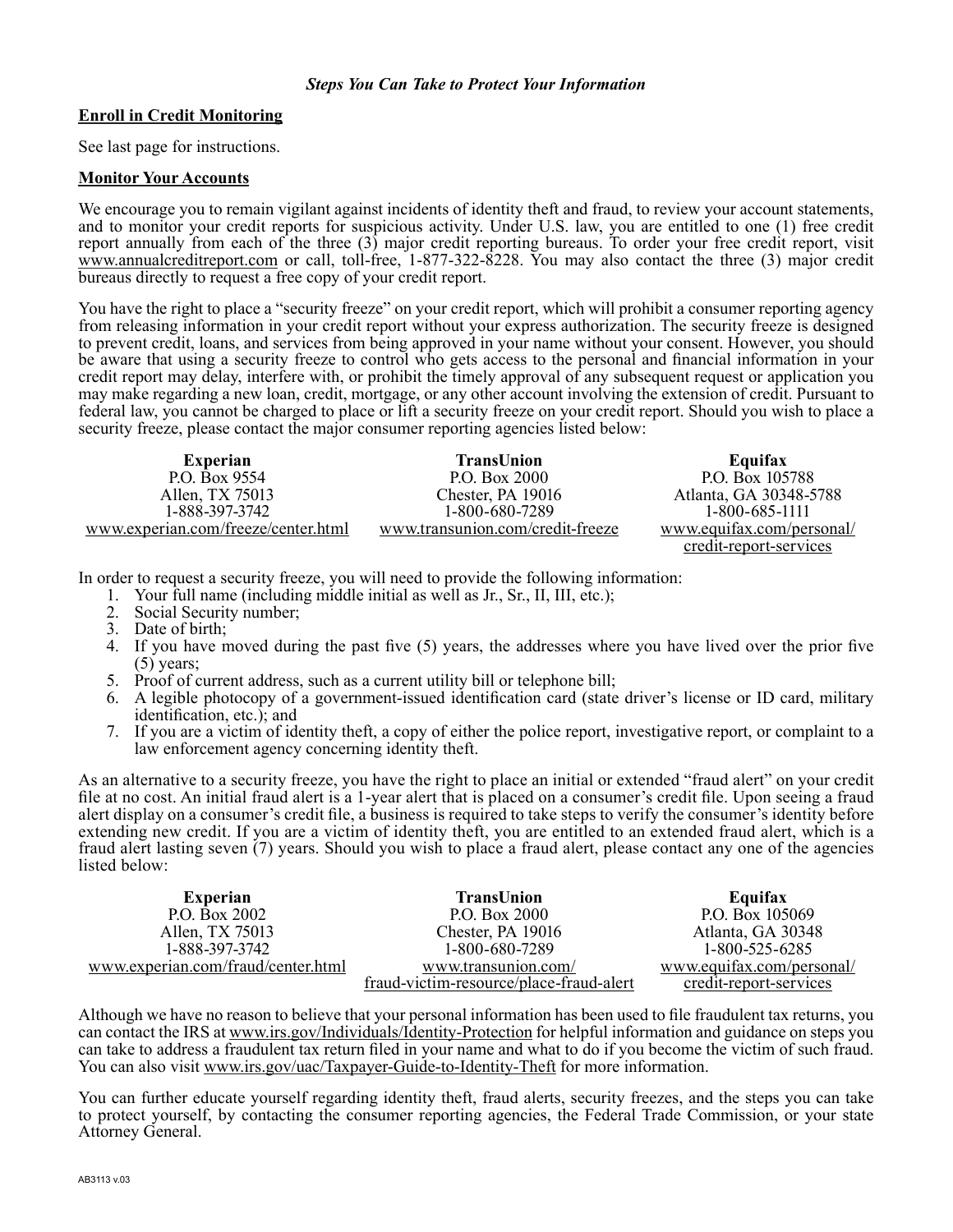The Federal Trade Commission can be reached at: 600 Pennsylvania Avenue NW, Washington, DC 20580, www.identitytheft.gov, 1-877-ID-THEFT (1-877-438-4338); TTY: 1-866-653-4261. The Federal Trade Commission also encourages those who discover that their information has been misused to file a complaint with them. You can obtain further information on how to file such a complaint by way of the contact information listed above. You have the right to file a police report if you ever experience identity theft or fraud. Please note that in order to file a report with law enforcement for identity theft, you will likely need to provide some proof that you have been a victim. Instances of known or suspected identity theft should also be reported to law enforcement and your state Attorney General. This notice has not been delayed by law enforcement.

**For Maryland Residents**, the Attorney General can be contacted at 200 St. Paul Place, 16th Floor, Baltimore, MD 21202, 1-410-528-8662, www.oag.state.md.us.

**For North Carolina Residents**, the Attorney General can be contacted at 9001 Mail Service Center, Raleigh, NC 27699-9001, (919) 716-6000, www.ncdoj.gov.

**For New Mexico Residents**, The New Mexico Attorney General can be reached at 408 Galisteo Street, Villagra Building, Santa Fe, NM 87501, 1-844-255-9210, www.nmag.gov.